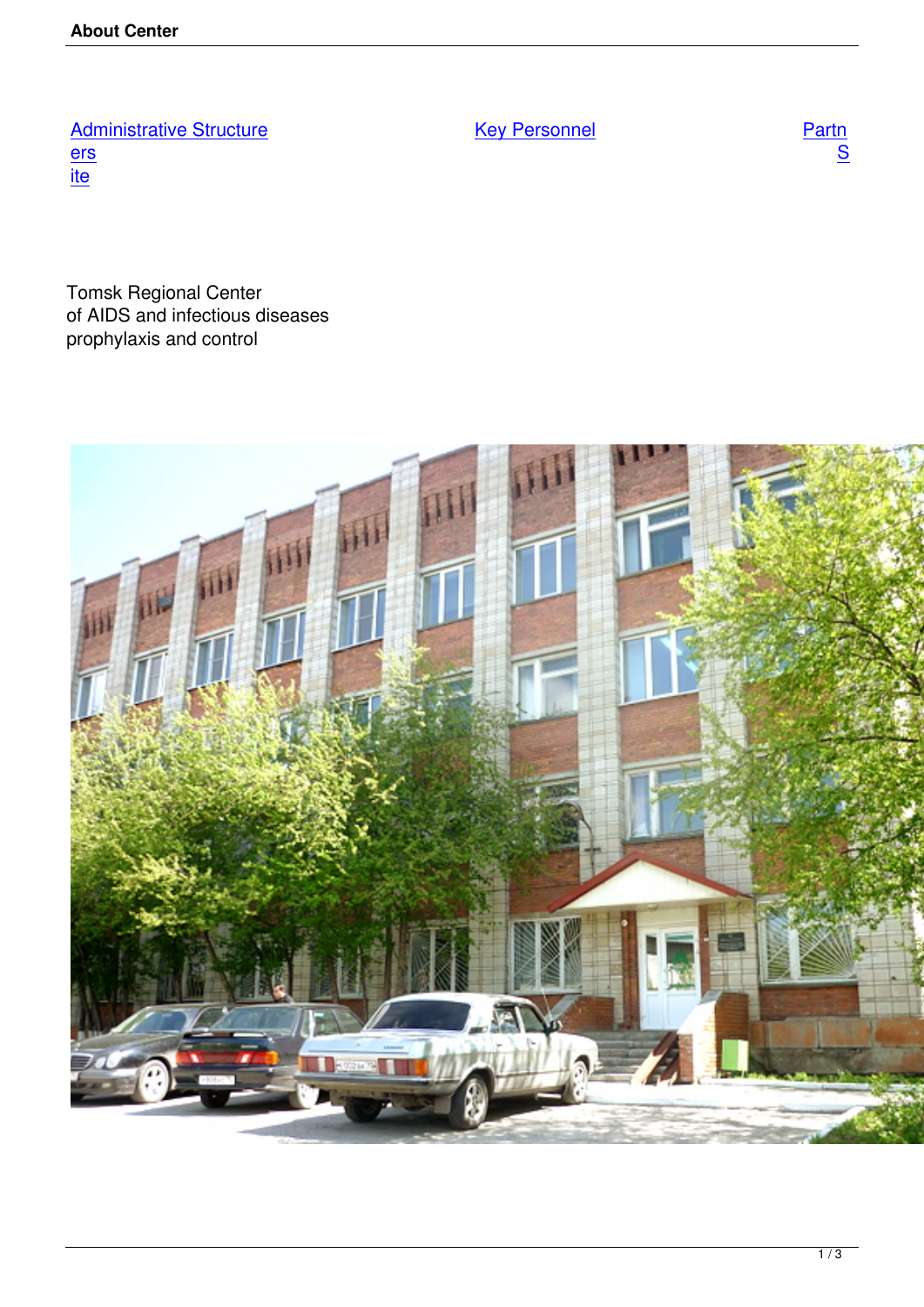.

 Remedial prophylactic foundation of the special type the "Tomsk Regional Center of AIDS and infectious diseases prophylaxis and control" (RCAIDPC) was organized according with order of Ministry of Health of Russia Federation on March 1, 1990. Alexander Stepanovich Chernov took over the leadership of the Center.

 From its foundation there are 4 specialists worked in the Center. Since 1990 till September, 2003 the administrative structure of the Center was located in adapted rooms of the architectural historial complex "Usad'ba Astasheva" with total square of 280 m<sup>2</sup>. On October 1, 2003 the Center moved to its new 4-story building with total square of 1,500 м  $\mathfrak{p}$ 

 The epidemiological investigation, organization of AIDS prevention programs among population, medical personnel training of remedial prophylactic foundations were the chiefest purposes of the Center till 1996 - when the first infected patients were detected. AIDS-epidemiological investigation, its scale as well as high-risk group populations involved in the process were based on an example of parenteral hepatite virus occupation. The Center also served as the state AIDS-epidemiological observation department region wide.

The Center works in the following areas:

 - Research and implementation of the complex measures for prevention of HIV/AIDS transmission in the region.

 - Treatment and hospital observation of the AIDS infected patients as well as of other infectious diseases.

- Treatment of primary and secondary immunodeficiency.
- Preventive treatment, specialist consultations, and confidential telephone consultations.

 - Organization of a wide range of laboratory research in infectious diseases, including hematological and biochemical tests, clinical immunology, microbiological cultures, and molecular diagnostics.

- Clinical epidemiology, epidemiological investigation, epidemic forecasting.
- Organization and development of the HIV/AIDS/IPPP prevention programs for multiple,